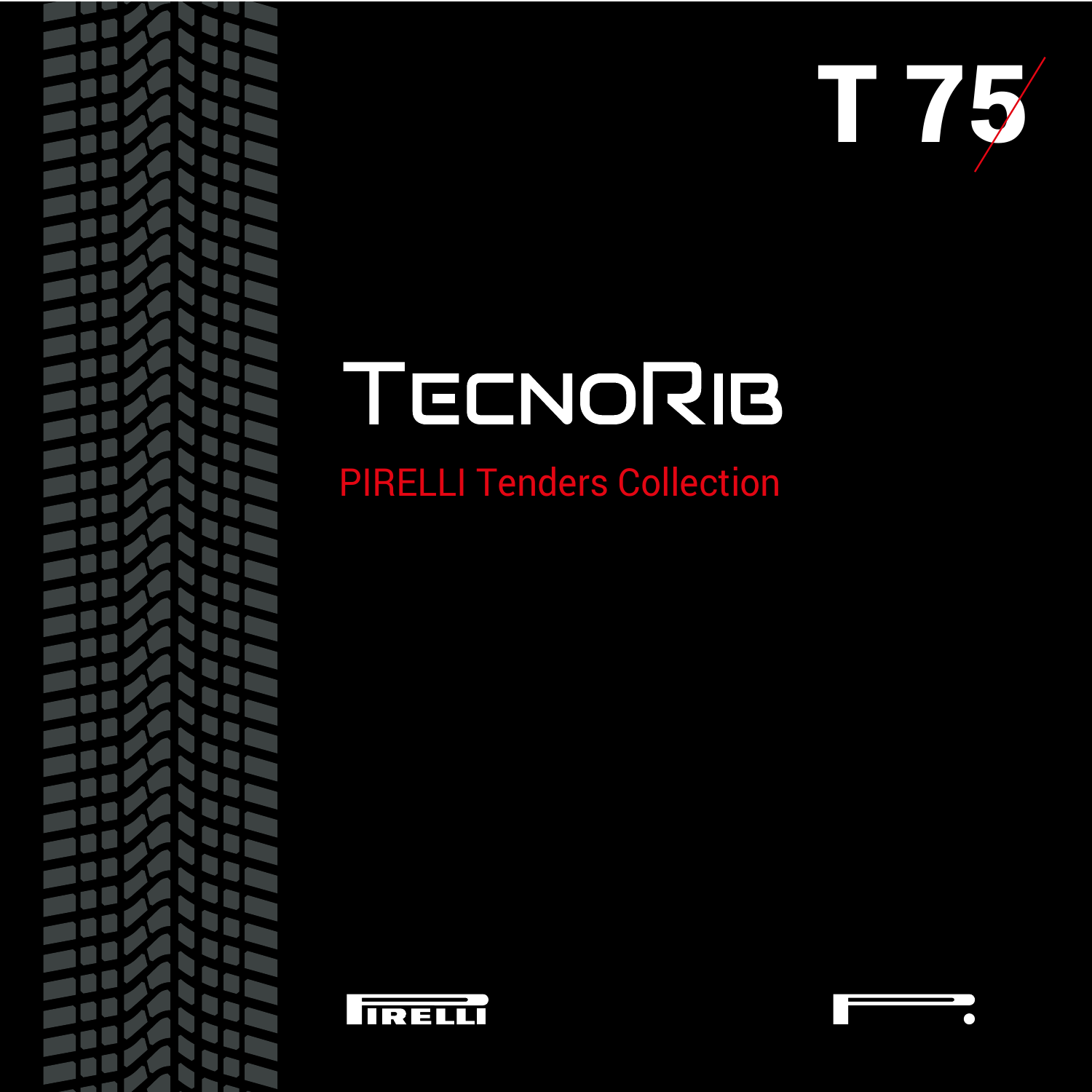*The tender range PIRELLI branded has been designed, conceived and manufactured by Tecnorib for the use on Yacth and Mega Yachts. Equipped with jet or ster drive engines, PIRELLI tenders have a reduced height to perfectly fit yachts' garages, combining handiness and ease of use with the pleasure of a high-performing as well as fully safe driving experience. Attention is paid to the smallest detail, from boarding ergonomics to finest components for a total comfort under the sun or through the sea breeze. The exclusive design allows full customization, to match the feeling of the master boat.*



La gamma dei tender a marchio PIRELLI è stata disegnata progettata e prodotta da Tecnorib per l'utilizzo a bordo di Yacht e Mega Yacht. Con propulsione idrojet e entrofuoribordo, i tender della linea PIRELLI mantengono un'altezza ridotta per essere agevolmente alloggiati nei garage delle imbarcazioni, unendo maneggevolezza e semplicità d'uso al piacere di guida ad alte performance in piena sicurezza. L'attenzione al dettaglio arriva ai minimi particolari, all'ergonomia in fase di imbarco e sbarco dei passeggeri, alle protezioni per un confort assoluto sotto il sole o nella brezza serale. Totale la possibilità di personalizzazione, nella pulizia delle linee dell'esclusivo design, per adattarsi al feeling dell'imbarcazione principale.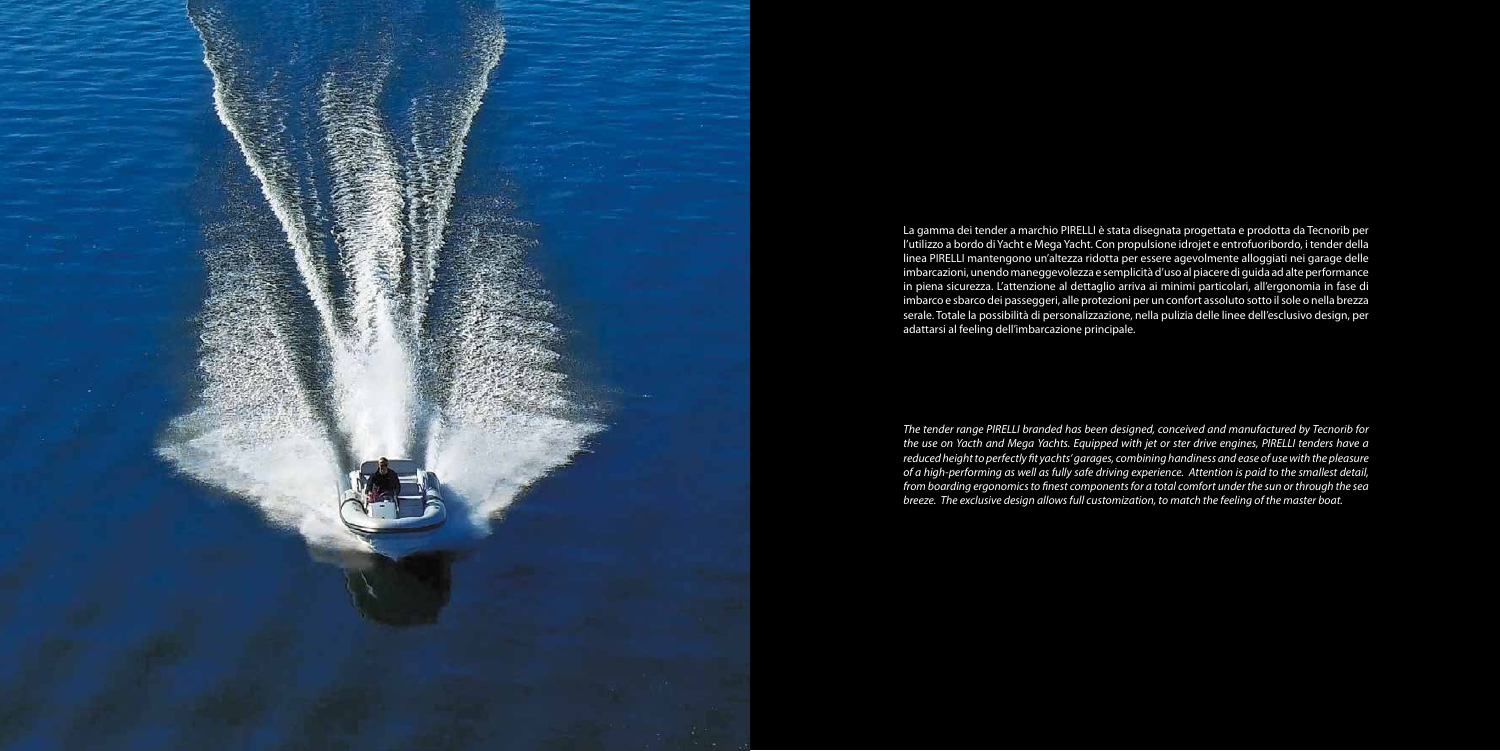





Colorazione standard tubolari a richiesta del cliente *Tubes standard colour on client request*

Colorazione standard cuscini a richiesta del cliente *Cushions standard colour on client request*

. . . . . . . . .

## **PIRELLI T75**

| Lunghezza<br>Lenght               | 7,50 m                                |
|-----------------------------------|---------------------------------------|
| Larghezza<br>Beam                 | $2,50 \, \text{m}$                    |
| Altezza<br>Height                 | $1,15 \; m$                           |
| Peso<br>Weight                    | 1750 kg                               |
| Passeggeri<br>Passengers          | 8                                     |
| Serbatoio Carburante<br>Fuel tank | 200 l                                 |
| Motore<br>Engine                  | Volvo Penta 220 hp Diesel Stern Drive |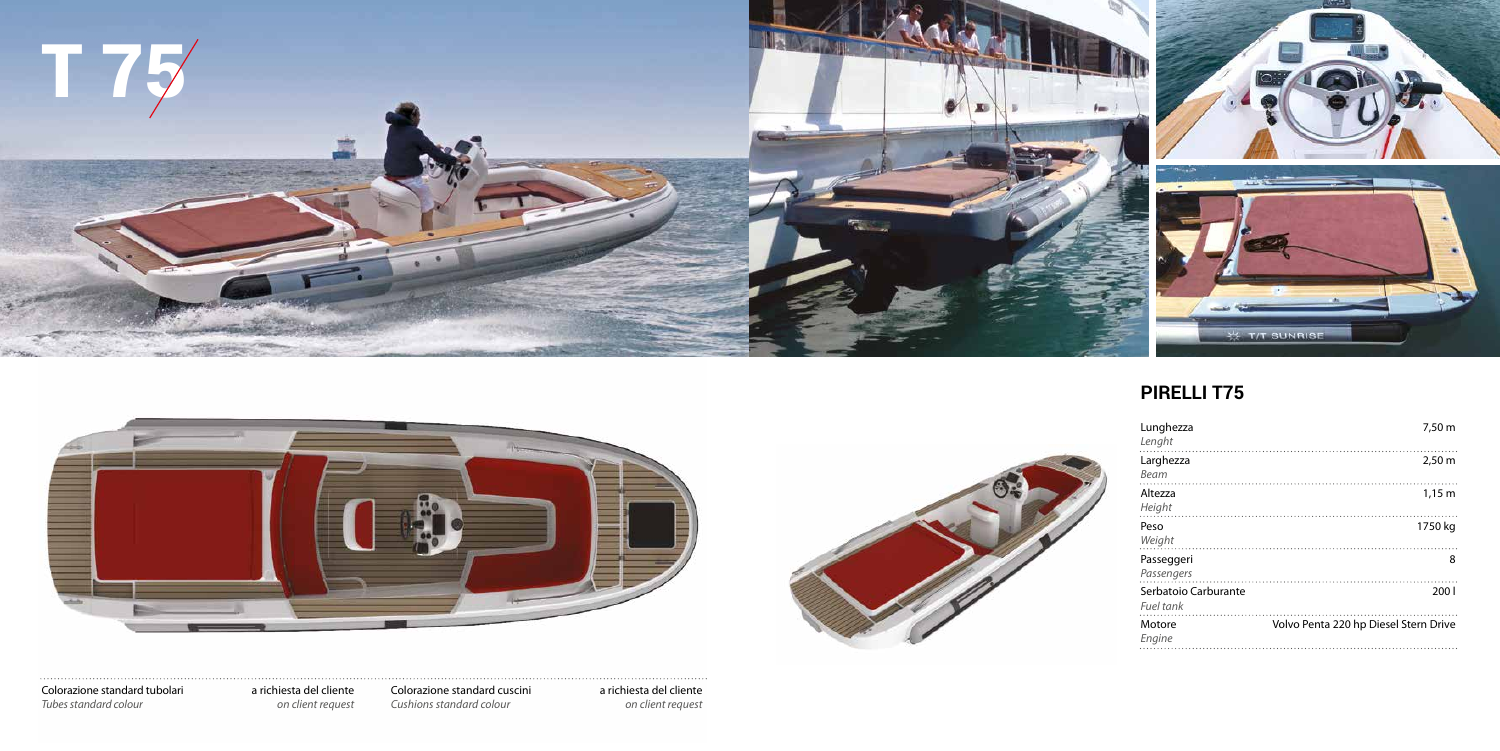| <b>Accessori Accessories</b>                                               | J29                       | J33                       | <b>J39</b>         | <b>J45</b>                | <b>T45</b>         | <b>T65</b>                | <b>T75</b>         |
|----------------------------------------------------------------------------|---------------------------|---------------------------|--------------------|---------------------------|--------------------|---------------------------|--------------------|
| Contagiri Rev counter                                                      | $\boldsymbol{\mathsf{x}}$ | $\boldsymbol{\mathsf{x}}$ | $\mathsf{x}$       | $\boldsymbol{\mathsf{x}}$ | $\mathsf{x}$       | X                         | $\mathsf{x}$       |
| Indicatore livello carburante Fuel gauge                                   | $\boldsymbol{\mathsf{x}}$ | $\mathsf{x}$              | $\mathsf{x}$       | $\boldsymbol{\mathsf{x}}$ | $\mathsf{x}$       | X                         | $\mathsf{x}$       |
| Stacco di sicurezza Safety cut-off                                         | X                         | x                         | $\pmb{\mathsf{X}}$ | x                         | X                  | x                         | X                  |
| Pulsantiera Push-button panel                                              | $\boldsymbol{\mathsf{x}}$ | x                         | X                  | $\boldsymbol{\mathsf{x}}$ | $\mathsf{x}$       | X                         | $\mathsf{x}$       |
| <b>Blower Blower</b>                                                       | $\boldsymbol{\mathsf{x}}$ | x                         | X                  | nd                        | nd                 | nd                        | nd                 |
| Pompa sentina elettrica Electric bilge pump                                | $\boldsymbol{\mathsf{x}}$ | x                         | $\pmb{\mathsf{X}}$ | $\boldsymbol{\mathsf{x}}$ | X                  | x                         | $\mathsf{x}$       |
| Attacco pompa risciacquo motore Engine rinse joint                         | $\boldsymbol{\mathsf{x}}$ | X                         | X                  | opt                       | opt                | opt                       | opt                |
| Ganci per sollevamento 4/6 Lifting hooks 4/6                               | $\boldsymbol{\mathsf{x}}$ | x                         | X                  | $\boldsymbol{\mathsf{x}}$ | $\mathsf{x}$       | x                         | $\mathsf{x}$       |
| Bitte a scomparsa inox a poppa Stern folding cleats                        | $\boldsymbol{\mathsf{x}}$ | x                         | $\pmb{\mathsf{X}}$ | x                         | X                  | x                         | X                  |
| Golfari per ancoraggio Anchoring eyebolts                                  | X                         | X                         | X                  | x                         | X                  | x                         | $\mathsf{x}$       |
| Gancio sci nautico Ski hook                                                | X                         | X                         | X                  | $\boldsymbol{\mathsf{x}}$ | X                  | x                         | X                  |
| Stacca batteria Battery switch                                             | $\boldsymbol{\mathsf{X}}$ | $\boldsymbol{\mathsf{x}}$ | $\mathsf{x}$       | $\boldsymbol{\mathsf{x}}$ | $\mathsf{x}$       | x                         | $\mathsf{x}$       |
| <b>Batteria Battery</b>                                                    | X                         | X                         | $\pmb{\mathsf{X}}$ | x                         | $\pmb{\mathsf{X}}$ | x                         | $\pmb{\mathsf{X}}$ |
| Luci di via Navigation lights                                              | X                         | X                         | X                  | x                         | X                  | x                         | $\mathsf{x}$       |
| Scaletta di poppa Bathing ladder                                           | X                         | x                         | $\mathsf{x}$       | x                         | X                  | x                         | $\pmb{\mathsf{X}}$ |
| Maniglioni poppa Stern handrails                                           | $\mathsf{x}$              | $\mathsf{x}$              | $\mathsf{x}$       | X                         | $\mathsf{x}$       | $\boldsymbol{\mathsf{x}}$ | $\mathsf{x}$       |
| Colorazione personalizzata* Custom colours*                                | opt                       | opt                       | opt                | opt                       | X                  | x                         | X                  |
| Spray hood Spray hood                                                      | nd                        | nd                        | nd                 | nd                        | nd                 | x                         | $\mathsf{x}$       |
| Vericello elettrico con contacatena<br>Electic windlass with chain counter | nd                        | nd                        | nd                 | nd                        | nd                 | nd                        | X                  |
| Elica di prua Bow thruster                                                 | nd                        | nd                        | nd                 | nd                        | nd                 | nd                        | X                  |
| Consolle abbattibile Folding console                                       | nd                        | nd                        | nd                 | nd                        | nd                 | x                         | $\mathsf{x}$       |
| Maniglia a ombrello Boarding Handle                                        | nd                        | nd                        | nd                 | opt                       | opt                | x                         | X                  |
| <b>VHF</b>                                                                 | opt                       | opt                       | opt                | opt                       | $\mathsf{x}$       | $\mathsf{x}$              | $\mathsf{x}$       |
| <b>AIS</b>                                                                 | nd                        | nd                        | nd                 | opt                       | opt                | opt                       | opt                |
| Cruscotto in effetto carbonio Carbon look dashboard                        | $\mathsf{x}$              | X                         | $\mathsf{x}$       | X                         | nd                 | nd                        | nd                 |
| Nome MY sui tubolari Boat name on tubes                                    | opt                       | opt                       | opt                | opt                       | opt                | opt                       | opt                |

| <b>Accessori Accessories</b>                                              |
|---------------------------------------------------------------------------|
| Spidometro Speed log                                                      |
| GPS Raymarine + carta Mediterraneo<br>GPS Raymarine + Mediterranian chart |
| Scandaglio di profondità Digital depth sounder                            |
| Pacchetto musicale Fusion Fusion music pack                               |
| Hi Grip Deck Hi Grip Deck                                                 |
| Teak massello Teak                                                        |
| Telo copertura battello Boat cover                                        |
| Selle in legno Wooden cradles                                             |
| Selle in acciaio inox estraibili<br>Removable stainless steel cradles     |
| Kit di traino Towing kit                                                  |
| Cime per sollevamento Lifting strops                                      |
| Luci sommerse Underwater lights                                           |
| Luci di cortesia Deck lights                                              |
| Ancora Anchor                                                             |
| Mantenitore di carica Battery charger/optimiser                           |
| <b>Batteria AGM AGM battery</b>                                           |
| Dispositivo di gonfiaggio elettrico Electric inflator                     |
| Pompa manuale Manual pump                                                 |
| Remo telescopico Telescopic paddle                                        |
| Frigorifero Fridge                                                        |
| Presa 12V 12V socket                                                      |
| Carica batteria Battery charger                                           |
| <b>Bussola</b> Compass                                                    |
| Doccia Shower                                                             |
| Tendalino di poppa Stern bimini                                           |

| <b>Accessori Accessories</b>                                              | <b>J29</b>   | J33 | <b>J39</b> | <b>J45</b> | <b>T45</b>   | T65 | <b>T75</b>         |
|---------------------------------------------------------------------------|--------------|-----|------------|------------|--------------|-----|--------------------|
| Spidometro Speed log                                                      | $\mathsf{x}$ | x   | X          | opt        | opt          | x   | X                  |
| GPS Raymarine + carta Mediterraneo<br>GPS Raymarine + Mediterranian chart | opt          | opt | opt        | opt        | X            | x   | $\pmb{\mathsf{x}}$ |
| Scandaglio di profondità Digital depth sounder                            | opt          | opt | opt        | opt        | X            | x   | $\pmb{\mathsf{x}}$ |
| Pacchetto musicale Fusion Fusion music pack                               | opt          | opt | opt        | opt        | opt          | opt | $\mathsf{x}$       |
| Hi Grip Deck Hi Grip Deck                                                 | opt          | opt | opt        | opt        | opt          | opt | opt                |
| Teak massello Teak                                                        | opt          | opt | opt        | opt        | X            | x   | X                  |
| Telo copertura battello Boat cover                                        | opt          | opt | opt        | opt        | X            | x   | $\pmb{\mathsf{x}}$ |
| Selle in legno Wooden cradles                                             | opt          | opt | opt        | opt        | opt          | opt | opt                |
| Selle in acciaio inox estraibili<br>Removable stainless steel cradles     | opt          | opt | opt        | opt        | nd           | nd  | nd                 |
| Kit di traino Towing kit                                                  | opt          | opt | opt        | opt        | X            | x   | $\pmb{\mathsf{x}}$ |
| Cime per sollevamento Lifting strops                                      | opt          | opt | opt        | opt        | opt          | opt | opt                |
| Luci sommerse Underwater lights                                           | opt          | opt | opt        | opt        | opt          | opt | opt                |
| Luci di cortesia Deck lights                                              | opt          | opt | opt        | opt        | opt          | opt | opt                |
| Ancora Anchor                                                             | opt          | opt | opt        | opt        | opt          | opt | X                  |
| Mantenitore di carica Battery charger/optimiser                           | opt          | opt | opt        | opt        | opt          | nd  | nd                 |
| <b>Batteria AGM AGM battery</b>                                           | opt          | opt | opt        | opt        | opt          | opt | opt                |
| Dispositivo di gonfiaggio elettrico Electric inflator                     | opt          | opt | opt        | X          | opt          | x   | X                  |
| Pompa manuale Manual pump                                                 | opt          | opt | opt        | opt        | opt          | opt | opt                |
| Remo telescopico Telescopic paddle                                        | opt          | opt | opt        | opt        | opt          | opt | opt                |
| Frigorifero Fridge                                                        | nd           | nd  | nd         | nd         | nd           | nd  | $\pmb{\mathsf{x}}$ |
| Presa 12V 12V socket                                                      | opt          | opt | opt        | opt        | $\mathsf{x}$ | x   | X                  |
| Carica batteria Battery charger                                           | nd           | nd  | nd         | nd         | nd           | x   | X                  |
| <b>Bussola</b> Compass                                                    | nd           | nd  | nd         | nd         | nd           | nd  | $\pmb{\mathsf{x}}$ |
| Doccia Shower                                                             | nd           | nd  | nd         | nd         | nd           | opt | X                  |
| Tendalino di poppa Stern bimini                                           | nd           | nd  | nd         | nd         | nd           | opt | X                  |